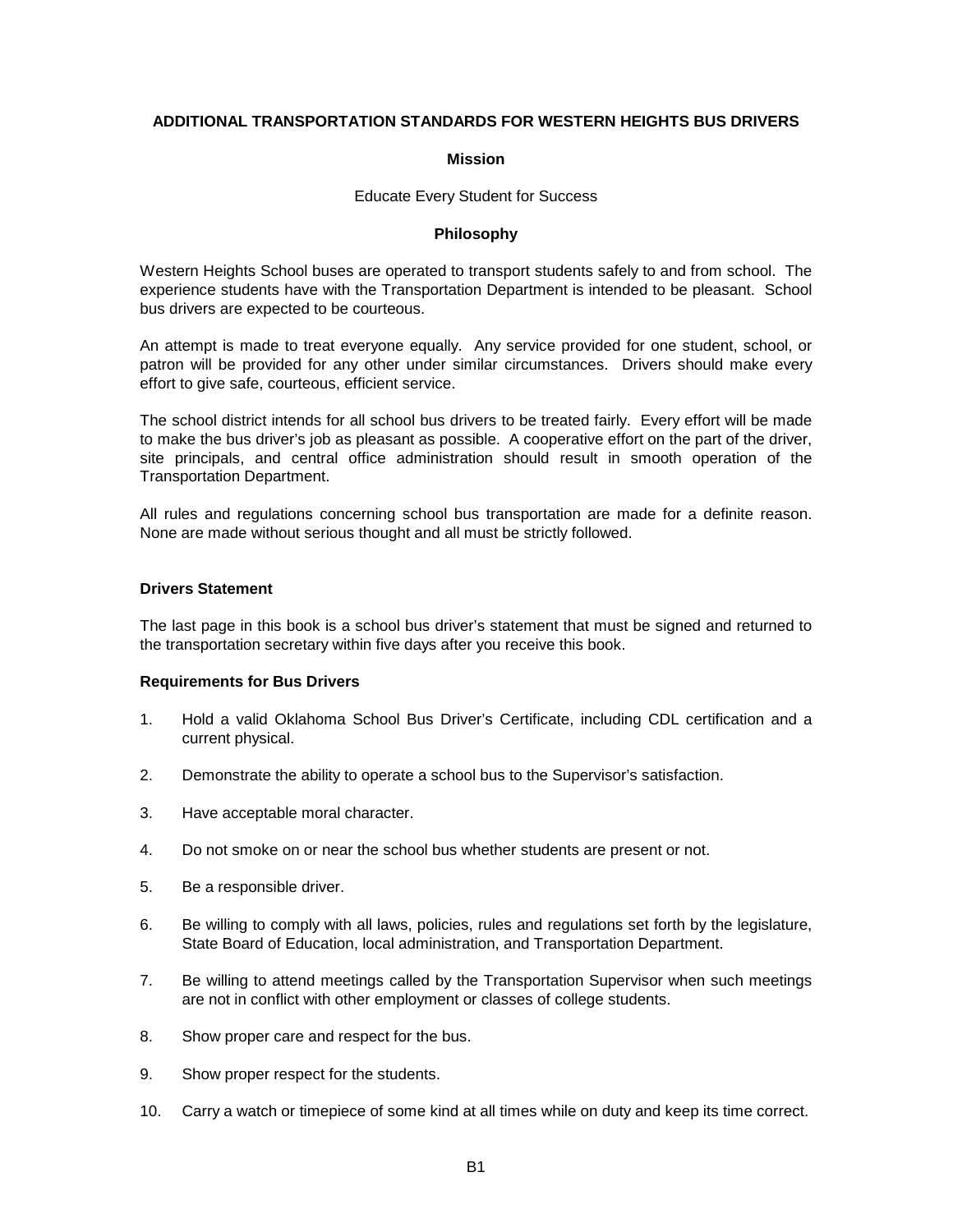- 11. Fill out all applicable forms completely, accurately, and in a timely manner.
- 12. Be neat in appearance, courteous to parents and children, and cooperate with other bus drivers, principals, teachers, and all school officials.
- 13. Use absolutely no profanity when children are present.
- 14. Drink no intoxicating beverages nor ingest any illegal drugs either prior to or while driving a school bus. Any driver found guilty of operating a school bus while under the influence of intoxicating beverages or illegal drugs will be dismissed immediately.
- 15. Be willing to accept necessary modifications to assigned routes.

## **Dress Requirements**

- 1. Acceptable dress for bus drivers is the same as for teachers.
- 2. Every driver will wear shoes while driving a school bus.
	- a. All shoes must be secured to the feet at the heel and the toe.
- 3. Every driver must wear a shirt or blouse. No driver will wear only a tank top or sleeveless undershirt while driving a bus.
- 4. If shorts are worn, they must be of Bermuda or walking short length.
- 5. Vulgar or suggestive language shall not appear on any clothing worn by the driver.

## **Drivers are required to report to work a minimum of fifteen minutes before time for them to leave the bus lot.**

# **Vacated Routes**

- 1. All full time regular routes vacated will be posted on the bulletin board by June 30.
- 2. Drivers desiring regular vacated routes will apply to the Supervisor of Transportation and Director of Personnel.
- 3. Selection to fill regular vacated routes will be based on seniority preference of the support employee, individual qualifications, and the needs and best interests of the district. At the beginning of each school year, drivers shall be assigned to routes by the Supervisor of Transportation. If a specific route opens during the year, the Supervisor of Transportation will select or hire (based upon approval by the Superintendent or designee) on a temporary basis a driver to fill the opening on the route. By July 1, any routes which have opened in the previous school year shall be open for reassignment. Drivers shall be selected for reassignment based on seniority preference of the support employee, individual qualifications and the needs and best interests of the district. and subject to the approval of the Superintendent or Superintendent's designee.
- 4. A current seniority list of regular bus drivers will be provided upon request.
- 5. The Supervisor of Transportation and the Superintendent or designee will make the final selection after reviewing the records and conducting interviews.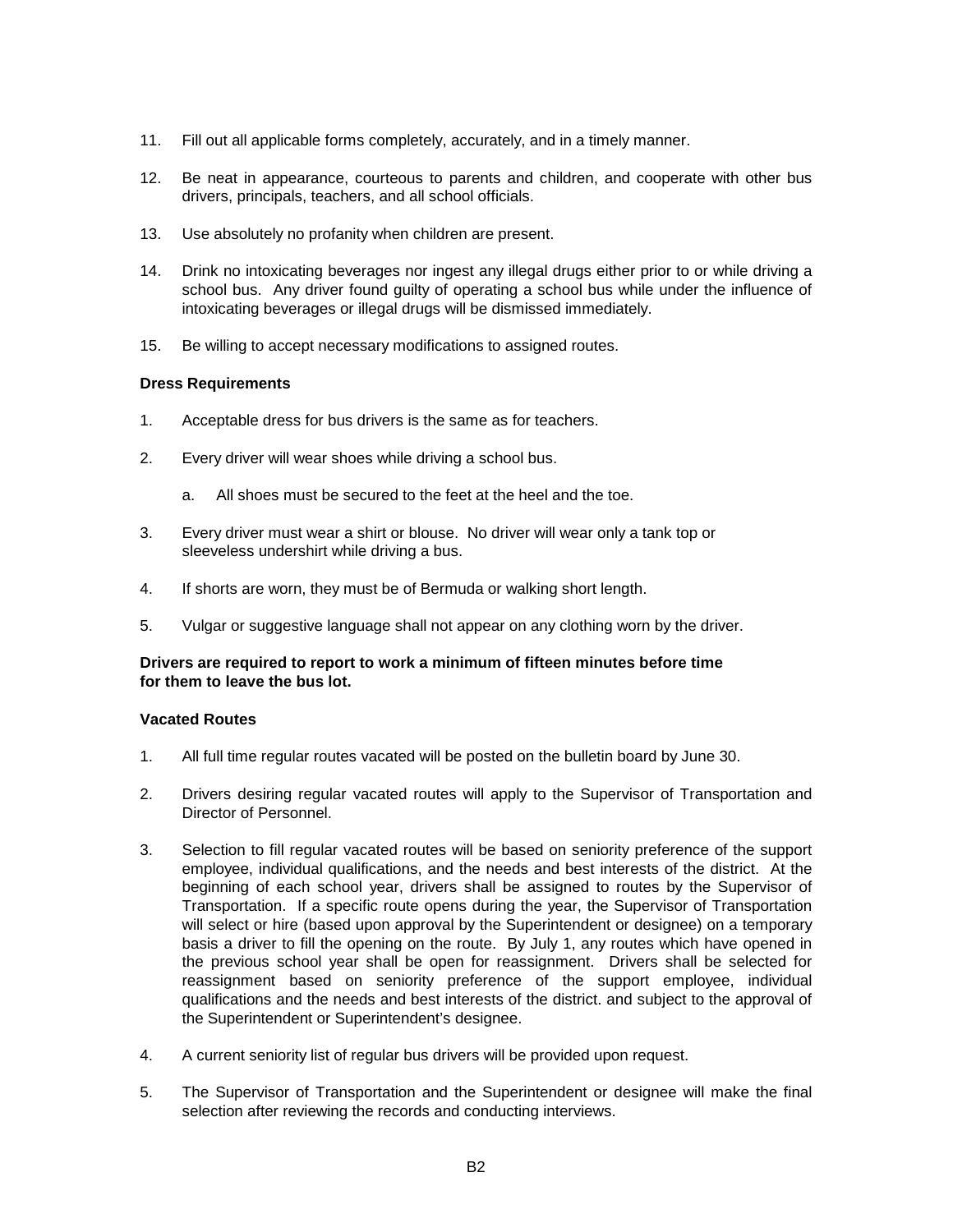6. If no applications are received after five (5) working days, the Supervisor will take appropriate steps to fill the position.

## **Daily School Bus Inspection Procedures**

Complete a Daily School Bus Inspection Report for your regular routes each day. Fill out all appropriate forms completely.

State School Board regulations require the form (Appendix p. A-12) to be filled in and retained on file for one year. It is very important that they be properly completed and turned in.

## **Please report any malfunction immediately to the mechanic in the shop.**

Place a box or suitable container for trash in the right front corner of the bus, under the glove box.

Every bus is to be swept a minimum of once each day.

Do not leave the ignition key in your bus while it is parked in the bus lot during the day.

Return the key to the proper location in the Transportation Office.

Never leave the ignition key in your bus while it is parked.

If you leave your bus unattended, for any reason, even for a minute or two, take the ignition key with you.

Turn off all lights and accessories before killing the engine.

**The driver of any vehicle, including a school bus, is held responsible if the vehicle has a mechanical defect that makes it illegal or dangerous to drive. If there is a defect for which a traffic citation can be issued, the driver is responsible; therefore, it is important for each driver to inspect the bus and make certain that he or she does not leave the bus lot in a bus that is unsafe to drive. Report any dangerous defects to the maintenance supervisor and you will be assigned a spare bus.**

## **Accidents**

**Police must be called when a school bus becomes involved in an accident with another vehicle. But remember, a driver's first responsibility is to the students.**

- 1. Notify the transportation office who will in turn notify the school site where students are in attendance.
	- a. It is very dangerous to leave a busload of students unattended.
	- b. Drivers must know and follow emergency procedures.
	- c. If there are injured passengers, the site principal and/or Assistant Superintendent should come to the accident scene.
- 2. Plead guilty to **no** traffic offense. It may keep a traffic citation from being recorded on your driving record at the State Department of Public Safety.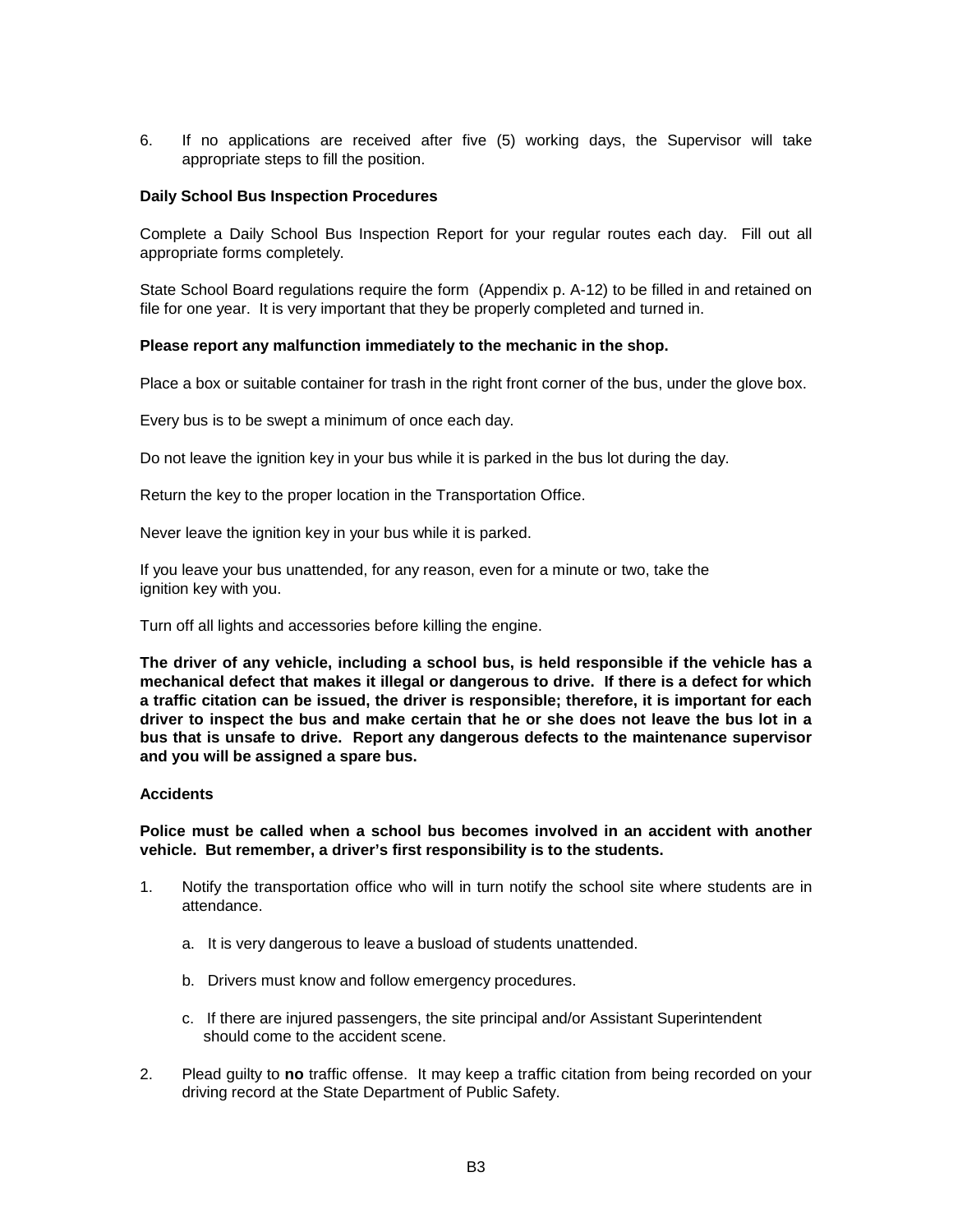- 3. Exchange basic information with the other driver (driver's license number, insurance verification, office phone number of Supervisor of Transportation).
- 4. Obtain the names and contact information of all available witnesses to the accident.
- 5. Make statements **only** to the police, school personnel and **our** insurance company.
- 6. A replacement bus will be brought out and, if possible, a substitute driver will complete the routes so that students can be delivered in an appropriate fashion.
- 7. A report **must** be made, in writing, on all accidents no matter how minor the damage. (Appendix A-13-A-16)
- 8. The school board carries the maximum liability insurance allowed by law.
- 9. Each bus driver should maintain a master list of all passengers who are riders of the bus. The Transportation Supervisor shall retain an original copy of the master list at the Transportation Office. The master lists of bus riders for each bus shall include both the parent or guardians home phone number and a secondary phone number for contact purposes. In the event of an accident, the driver should contact the Police first and the Supervisor of Transportation immediately thereafter. In case of a bus accident, it shall be the policy of the Western Heights Administration to immediately make every effort to contact the parents of students who are riders of the bus. Pertinent accident information shall be forwarded to parents insofar as officials (police) in charge approve the release of such information to school officials.

## **Mechanical Failure on Route**

- 1. Follow applicable procedure for an accident; a replacement bus will be brought to you.
- 2. Notify the Transportation Department who will, in turn, notify the principal.

## **Liability Insurance**

1. The Western Heights School Board provides the maximum coverage allowed by law.

A written report must be made on all accidents regardless of how minor they are. (Appendix A-13-A-16)

## **Designing Bus Routes**

All bus routes are designed by the Transportation Supervisor with the use of information provided by bus drivers.

All bus routes are analyzed each summer and altered to accommodate changing needs. Careful planning goes into preparing each route, but it is impossible to anticipate every need that may arise.

Needs are sometimes created by a shift in population, advancement of children from one school level to another, new housing developments and changed physical or mental requirements of the students. Transportation requirements constantly change throughout the school year creating a need to alter various bus routes.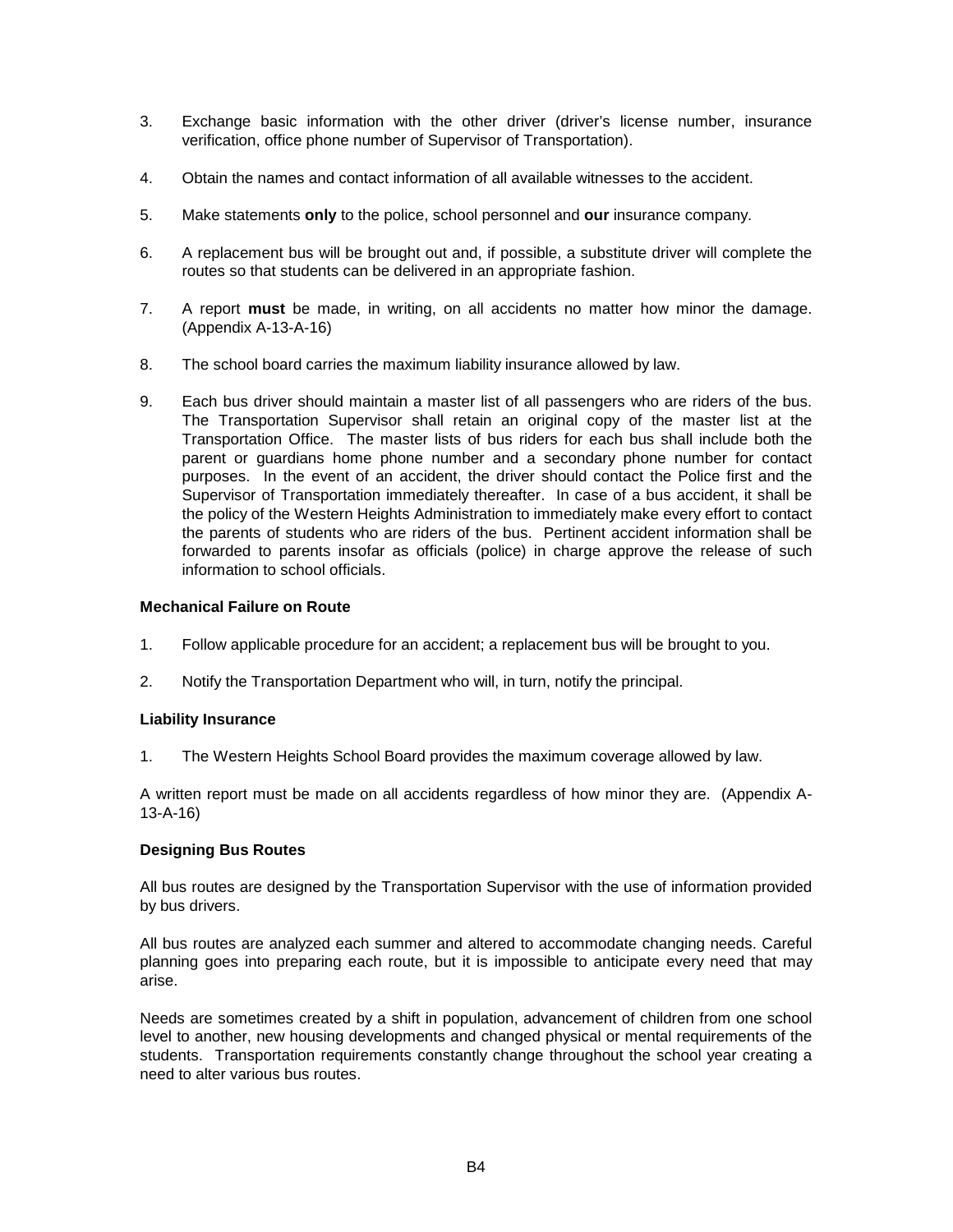Every bus driver can anticipate his or her route being modified at any time. The modification may vary from moving a stop or traveling a different street, to adding an additional route or, in some cases, removing stops or routes.

## **Route changes will be made only by the Transportation Department and only when necessary.**

## **Driving Regular Bus Routes**

Regular bus route as used in this handbook refers to any regularly scheduled trip a bus makes for which there is a printed schedule.

All regular bus routes, except special education routes, shall have a printed schedule and map showing the path of the bus and each designated bus stop.

## **Do not get in a hurry. Take time to drive safely.**

#### **General Information and Requirements**

- 1. Drivers will follow the designated route exactly as printed and will make absolutely no changes.
- 2. Drivers will make the first stop exactly at the time printed on the map or one or two minutes later, but not even one minute early.
- 3. Drivers will stop for students to get on or get off the bus only at the location designated by **"X"** on the route map. The only exceptions are:
	- a. Changing route blocked street or hazard in or along the street.
		- (1) Drivers will detour as little as possible, only until the street is cleared or the hazard has been removed, to complete the route. Keep the Transportation Supervisor informed.
		- (2) When the street is cleared and safe, the driver will immediately resume following the printed route.
	- b. Changing starting time We strive for correct arrival time at school.
		- (1) Change starting time only after agreement by the Supervisor and then only after all copies of the route have been altered to show the change.
	- c. Printed routes will consist of both a printed listing of the scheduled stops and a corresponding route map with **"X's"** marking the approximate location.
		- (1) To move a stop, you must first have approval from the Supervisor.
- 4. Observe all safety practices for the vehicle and for the students.
- 5. Use of tobacco by drivers or students, in any form, on a school bus is prohibited by law.
- 6. Drivers shall use absolutely no profanity in the presence of students.
- 7. See that all students are seated before moving the bus.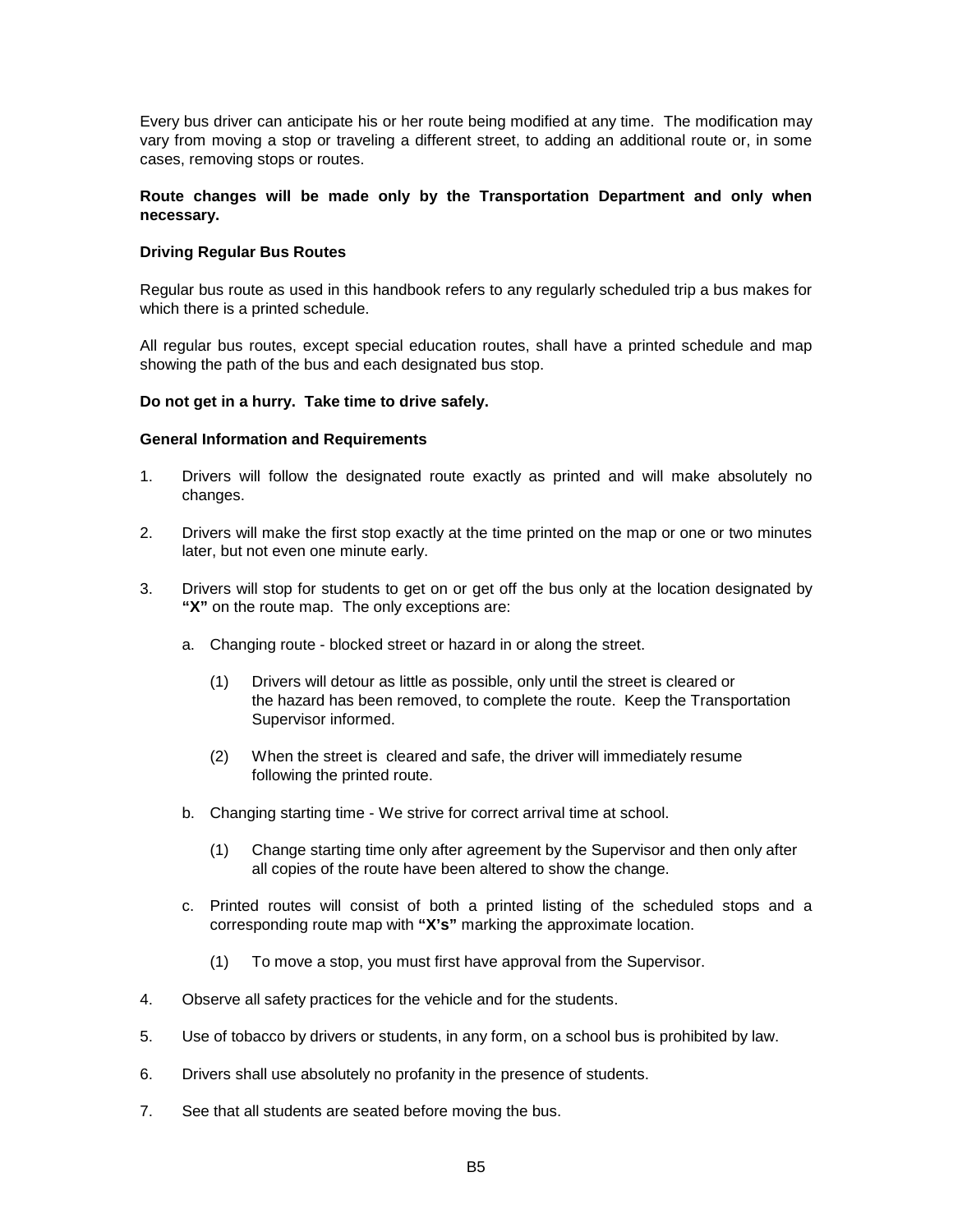8. Let no student on or off the bus except at designated stops. Once a student gets on the bus of a morning, he is not to get off for any reason, except in case of an accident or mechanical failure, until he arrives at school.

Once a student gets on the bus in the afternoon, he is to get off only at a regular bus stop. Any exceptions must be approved by the Transportation Office or the principal in advance. **Elementary Students** should be prohibited from departing the bus at any stop except their own if the driver knows where they regularly get off.

- 9. Drivers **do not** have the authority to remove a student from the bus or deny riding privileges to a student registered on that route.
- 10. Drivers should make every effort to control the students on their bus and handle their own problems.
- 11. All drivers must use extreme caution about touching students. Unless it is absolutely necessary, bus drivers should **never** touch a student. Even though the touching is done as a friendly gesture, drivers have been accused of assault, improper advances toward the opposite sex and many other things. It is advised to keep your hands completely off students, even elementary students.
	- a. If you must counsel with a student of either sex, try to conduct it on school grounds in the **AM and** in the presence of the principal. In the event that you must counsel with a student at a stop, do so in the presence of at least two witnesses, preferably three. Under no circumstances should you counsel with students alone, particularly those of the opposite sex.
	- b. Document all counseling done with students.
- 12. Drivers will not carry any object on the school bus that suggests its purpose is to be used to strike a student.
- 13. Never swing, point or throw any object at a student, and do not threaten to strike a student with any object.
- 14. Portable AM or FM radios carried on a school bus by anyone must have the volume low enough to allow the driver to hear traffic sounds outside the bus.
	- a. No ear plugs or ear phones of any type are to be used by the driver.
- 15. In school parking lots and driveways, try to stop your bus in such a manner that others may pass.
- 16. Observe all traffic laws.
- 17. If you get out of the bus for any reason, turn the ignition off and take the key with you; never leave the ignition key in your bus while it is parked.
- 18. Never park your bus in front of the transportation office for any reason.
- 19. Two-way radios are provided for all buses. Drivers are to use Situation Report codes in case of emergency. Channel 1 is to be used for wide-range use (e.g., building-to-building);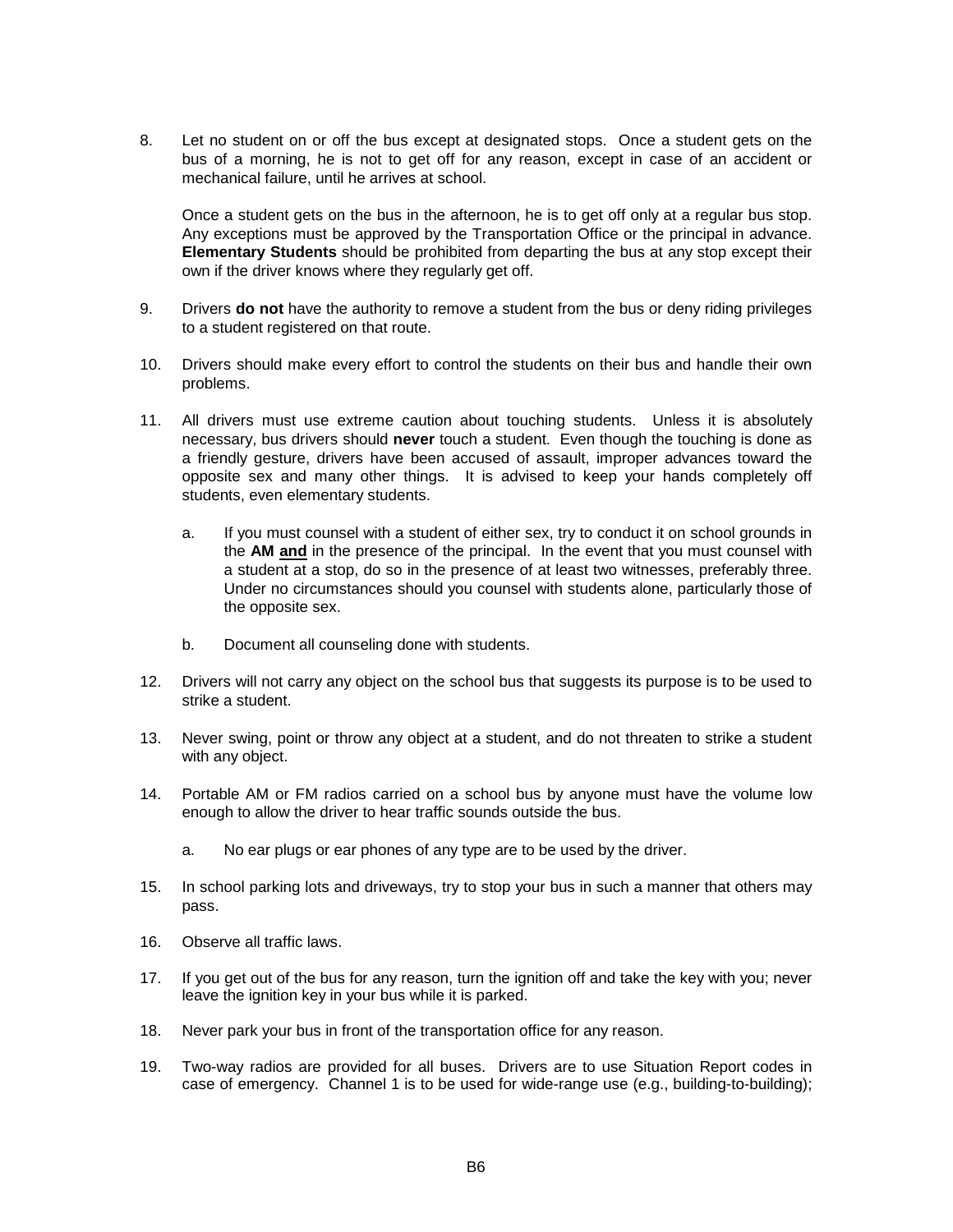Channel 2 is for in-house use. For purposes of increased coverage, use Channel 1 for afternoon routes.

## **School Closings (Weather)**

Refer to Western Heights Board of Education Policy 3.783 for specific procedures.

## **Route Responsibilities of the Bus Driver**

- 1. Follow your route and schedule as printed. When you are unable to do so, report the reason you cannot in order that proper adjustment may be made. Be sure you do not leave your first stop early. It is much better to run one or two minutes late than to run even one minute early. Ideally, all buses would run exactly on schedule. Do not leave school sites early in the afternoon.
- 2. If a child does not know where to get off the bus, call Transportation for further instructions.
- 3. Follow the prescribed 15-step unloading procedure:
	- 1) Start amber warning lights within 300-100 feet before the bus stop.
	- 2) Turn on right directional signal.
	- 3) Pull completely off the road (or as far to the right as possible) and stop.
	- 4) Set the parking brake and shift gear to neutral.
	- 5) Turn off right directional signal.
	- 6) Visual search.
	- 7) Slightly open the bus door, starting the red light warning signal.
	- 8) Visual search.
	- 9) Open the bus door.
	- 10) Visual search and then direct students.
	- 11) Close the bus door.
	- 12) Select appropriate gear, release the parking brake.
	- 13) Visual search.
	- 14) Turn on left directional signal.
	- 15) Visual search.
- 4. State regulations prohibit anyone from riding a school bus except school district employees and students enrolled in Western Heights Public Schools and persons officially assigned as student sponsors or supervisors.
- 5. Bus routes and stops must be altered throughout the year for efficient operation. These changes will be made by the Transportation Office, in writing. **No one else has the authority to alter a bus route in any manner**. If you need any change made on a route, please report it in order that we may alter the route permanently. If you need to change the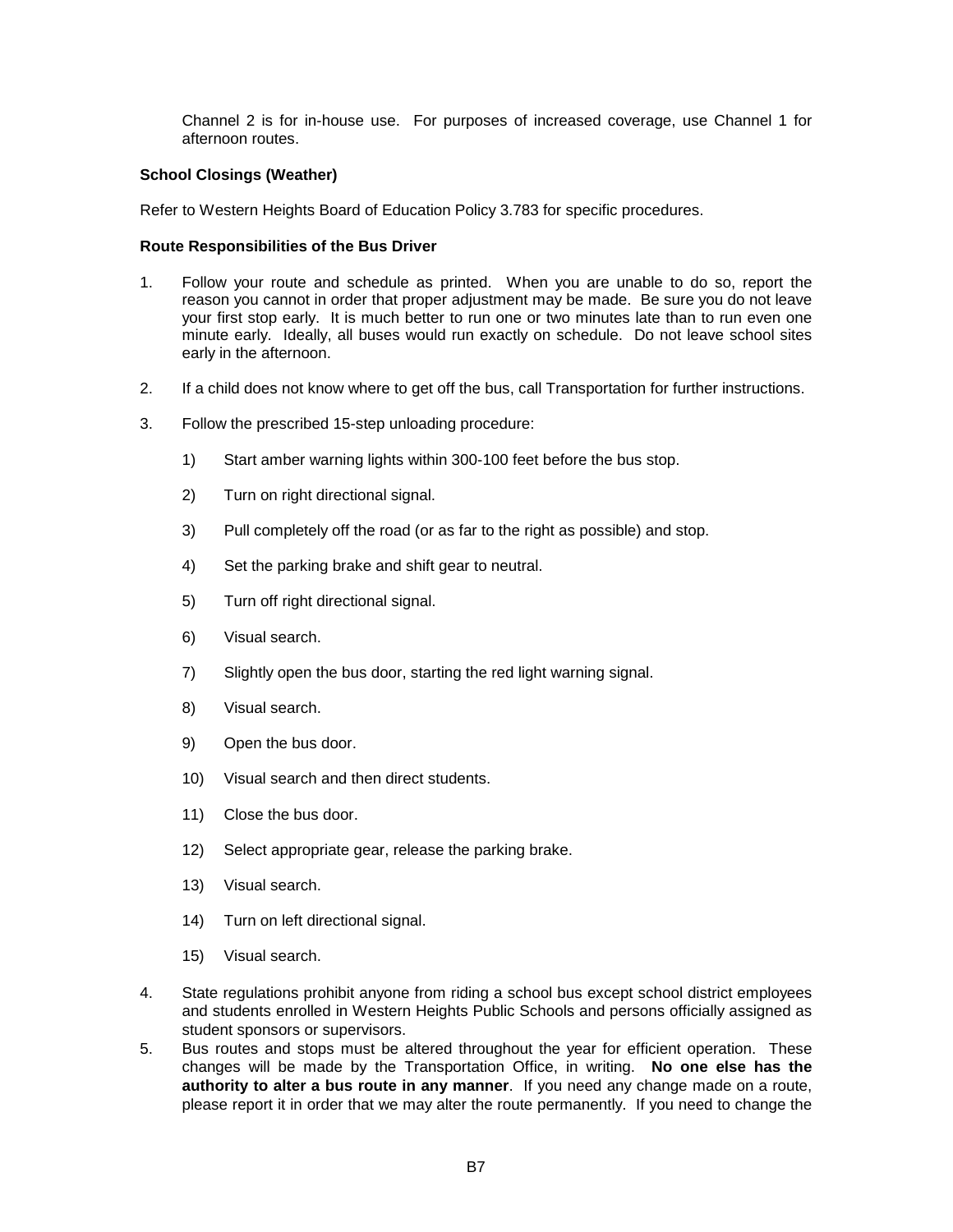starting time, we need to change it on the route schedules. If a route is altered in any way, and not altered on the route schedule, a substitute driver will not run the route similarly.

- 6. The Transportation Supervisor will evaluate each driver on a prepared form at least once each year. The driver will see the completed evaluation.
- 7. Drivers are expected to perform all duties and attend meetings.
- 8. Please do not move the bus from its regular parking space until you are ready to depart the bus lot, except to put fuel in it.
	- a. Do not park buses in front of the garage or leave unattended at the gas shack or anywhere else in the driveway.
	- b. If you return to the bus lot between runs, do not park in anyone else's parking space. Do not stop your bus in the bus lot traffic pattern unless you are waiting for traffic to clear.
	- c. Park your bus at the end of each day and after trips in its assigned parking space only.

## 9. **Close all windows and doors at the end of each day and after returning from trips.**

10. Before you move your bus, look around it to be sure you can begin moving without hitting something. Stay away from canopies at drive-in restaurants and service stations. Pay attention to what you are doing at all times.

## **Activity and Educational Trips**

- 1. Drivers are responsible for servicing buses before going on Activity and Educational trips.
	- a. Carry an extra quart of oil if it is a long trip.
	- b. Make certain you carry reflectors, fire extinguisher and first aid at all times.
- 2. Buses should be serviced as soon as they return from their afternoon run to be ready for the trip. If the bus cannot be serviced upon return from a trip, service it the next morning and complete the trip sheet.
- 3. Drivers are responsible for leaving their bus clean inside. Drivers who leave the inside of their bus dirty may have their name removed from the activity trip roster.
- 4. All buses are to be returned to the bus lot after trips.
- 5. Teachers, coaches or sponsors on activity and educational trips are responsible for the conduct of the students and for proper routing. **Remember! You are hauling the most precious cargo in the world, therefore, please drive carefully.**
- 6. No activity or education trip is to be made unless there is an adult sponsor **on the bus.**
- 7. If the trip is taken during the day, on a school day, the bus driver will leave from the location of the trip in time to be back to the bus lot by 2:00 p.m. unless prior approval was given to arrive at the bus lot later than 2:00 p.m.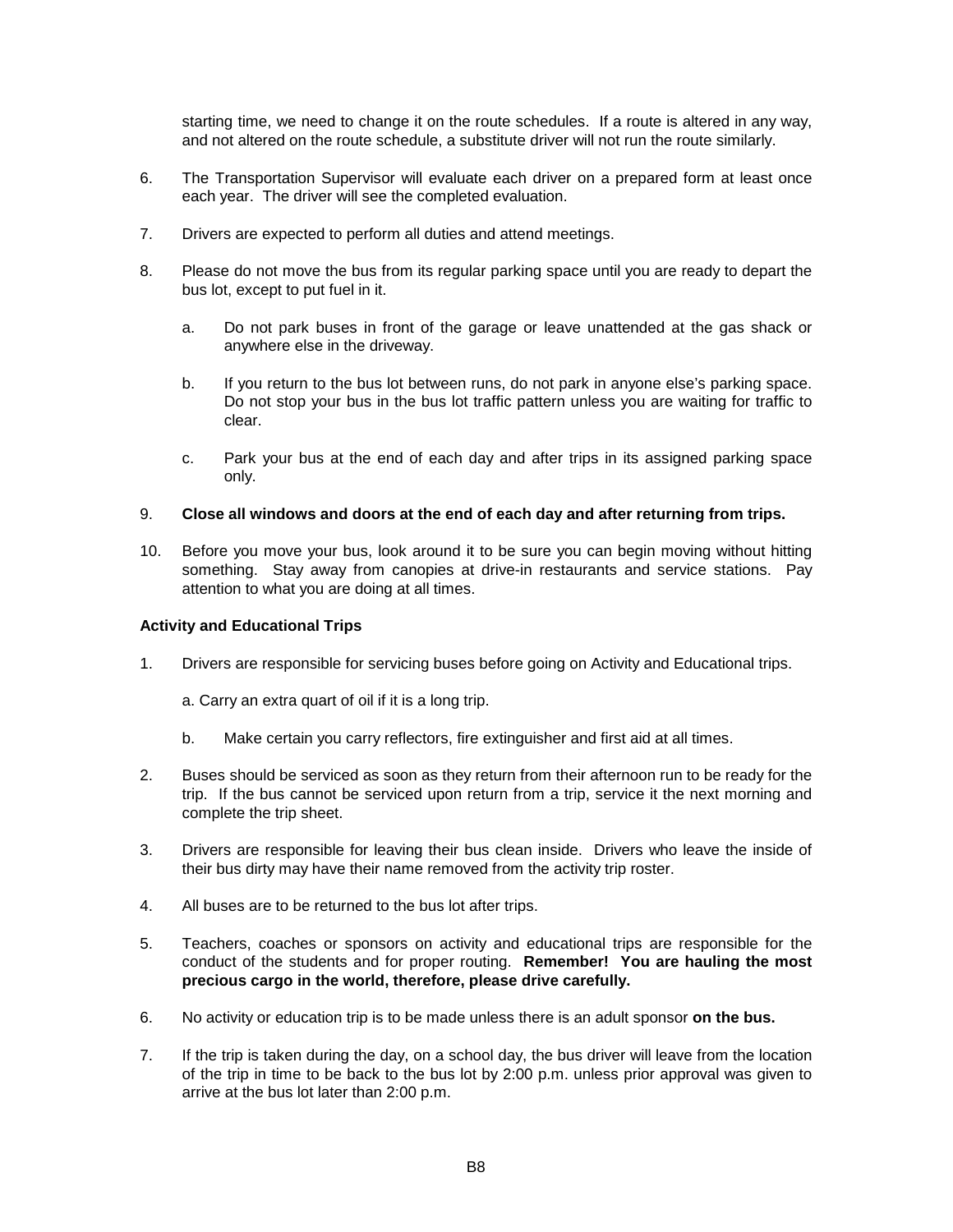8. On activity trips, you do not have the authority to let anyone ride. If you desire to take someone with you, you must get the permission of the sponsors or site principal.

## 9. **Close all doors and windows after bus is parked.**

- 10. When more than one bus goes on a trip, all of the drivers should stay within viewing distance of each other. In other words, travel together.
- 11. Walk around the bus before you get in it to drive so that you can be sure and locate any post or other object around the bus and drive off without hitting something.
- 12. Stay away from canopies at restaurants and stations.
- 13. Permit no one to sit on the hood or top of the bus.
- 14. Do not back unless someone is there to guide you.
- 15. Your time belongs to your sponsor. You must be present when he is ready to depart.

## **Repeated Infractions of the Following Offenses Will Be Grounds for Dismissal**

- 1. Arriving for work barefoot or without wearing a shirt.
- 2. Giving students cigarettes or tobacco in any form.
- 3. Knowingly allowing students to smoke on the bus.
- 4. Arriving at school sites more than five minutes earlier than your schedule calls for in the morning.
- 5. Leaving school site before scheduled departure time in the afternoon.
- 6. Altering bus routes without prior approval unless the streets are being repaired or otherwise blocked.
- 7. Failure to report an accident.
- 8. Careless or reckless driving of a school bus.
- 9. Excessive accidents.

## **Conduct Around the Transportation Office and Bus Lot**

- 1. Be on time for work.
- 2. Report to the dispatch office immediately upon arrival for work. Be sure you punch the time clock - in and out each morning and afternoon. If you forget to punch the clock, write in your time.
- 3. If you know you are going to be absent, give the Transportation Supervisor as much advance notice as possible. **(Advance notice does not guarantee time off.)**
- 4. When an emergency arises, notify the Transportation Supervisor as soon as possible.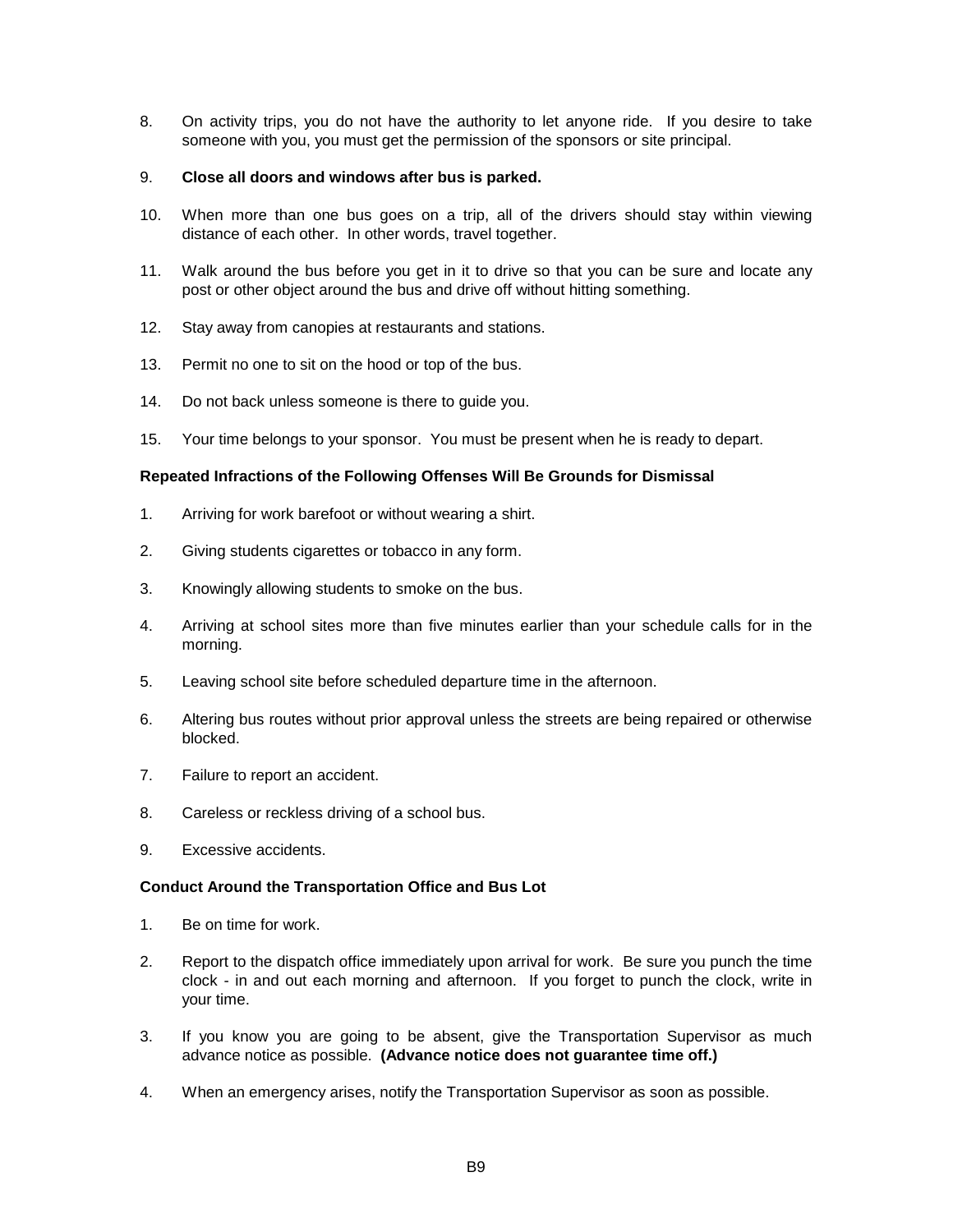- 5. Excessive absences for personal business will be grounds for dismissal.
- 6. Please stay out of the bus garage unless you have business there. Your presence will not only interrupt the work to be done; it is also very dangerous.

## **Discipline**

Drivers must do their best to control the students and handle their own problems, but when a driver is confronted with a discipline problem he or she cannot handle, the School Board Policy must be followed.

- 1. Disciplinary action is the responsibility of the principal.
- 2. When your efforts fail to get a student to behave acceptably, write an incident report and follow proper procedure.
- 3. Bus rules have been formulated to provide safe and efficient transportation of pupils to and from school and/or related activities. Specific rules are given by the bus drivers. Any violation of these rules will be reported by the driver to the respective principal for action.

Other bus rules and consequences for offenses are listed in each school site's student handbook and on pp. 20-23 of this policy.

## **Responsibilities of the Parent or Guardian**

- **1. Have the student ready for school each morning when the bus arrives at the student's home.**
- 2. If a young child is returned home and no one is there to receive the child or no one comes to the bus to receive the child, he/she may be returned to the Security Office and the parent or guardian must go to the Security Office and get the child.
- 3. If the child is not picked up within 45 minutes, he/she will be turned over to the Police for the safety and welfare of the child.
- 4. The pick up and delivery location of the child may not change from day to day, week to week, or month to month unless the residence changes within the school district or the baby-sitter or child care center is changed.

## **Special Transportation for Students with Disabilities**

## **Responsibilities of the Transportation Department**

- 1. Special transportation will be provided for those students identified by the I.E.P. team as required.
	- a. The child will be transported to and from the school in which he/she is placed by the I.E.P. Team.
	- b. Transportation will be provided only on those days when the student is in class.
- 2. The Transportation Department's responsibility begins and ends at the curb in front of the child's residence, unless noted otherwise.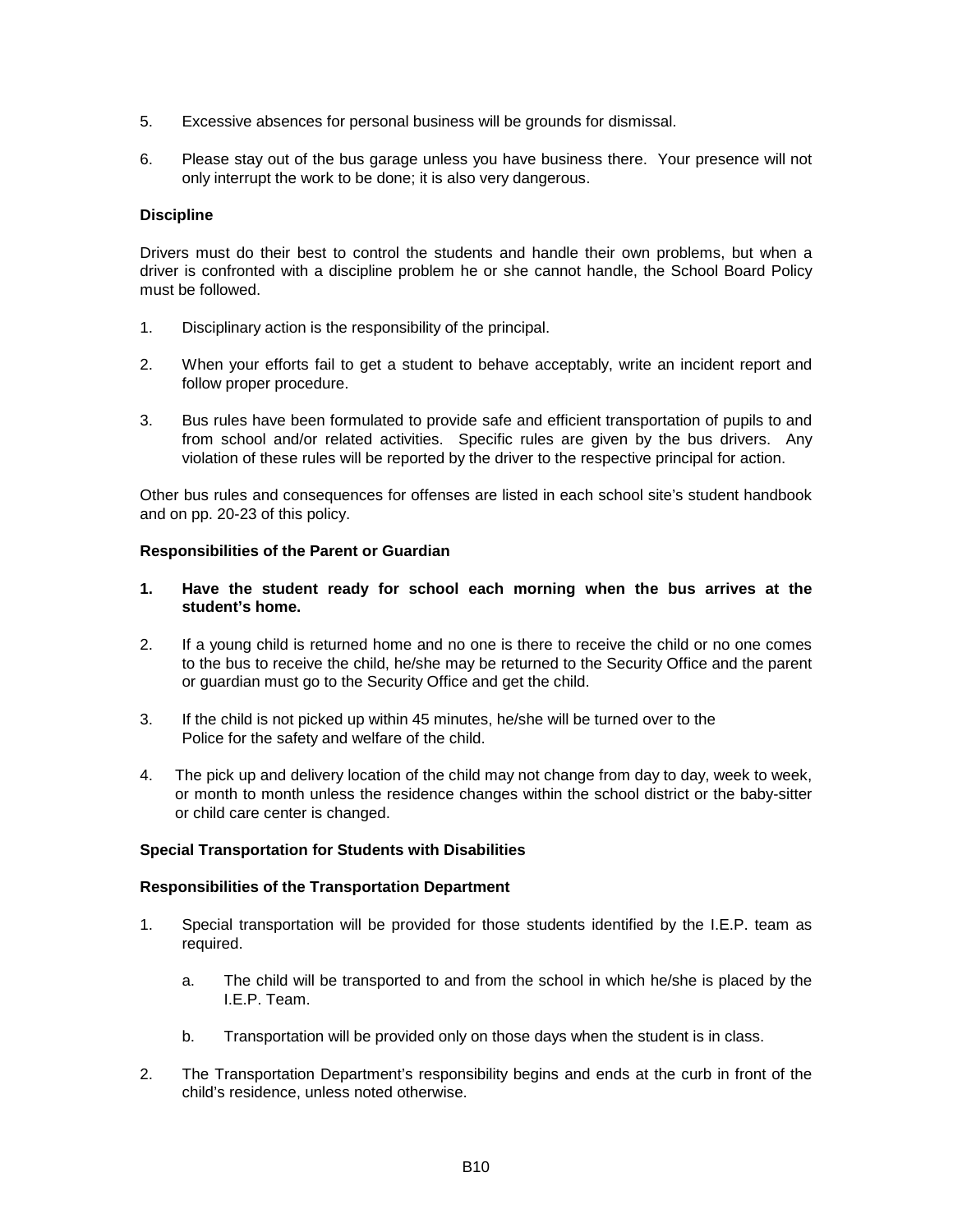- a. The bus will arrive at the child's home within a five (5) minute time period each morning and ten (10) minute time period each afternoon. Time will vary depending upon the number of students assigned to the bus who are absent on a given day.
- 3. Special equipment will be used to accommodate the transportation needs of each individual child. The equipment may include a wheelchair lift, wheelchair locks, infant seat, seat belts, special tie down straps, etc.
	- a. Every possible effort will be made to provide equipment which is as strong and safe as possible.
		- (1) The equipment is intended only to safely position the student on the bus and secure him/her under normal operating circumstances.
		- (2) The equipment is not designed nor intended to guarantee a student's safety in the event of a severe collision.
- 4. An assistant will ride the bus when it is deemed necessary.
	- a. The assistant will assist students who require help on and off the bus.
	- b. The assistant will provide supervision for students while they are on the bus, will ensure the safety equipment remains in place, and will see that children remain in their seats, and provide other assistance necessary for safely transporting the child.
- 5. Specific procedures and guidelines for drivers to follow with regard to transportation of students with disabilities are listed in the Oklahoma State Department of Education Manual for Transportation of Students with Disabilities. Every regular driver of a special bus should receive a copy of this manual and be familiar with the procedures.

## **Responsibilities of the Parent or Guardian of Students with Disabilities**

- 1. **Have the student ready for school each morning when the bus arrives at the student's home.**
- 2. Bring the student to the bus within three (3) minutes of the time the bus arrives.
- 3. If the parent or guardian is unavailable to bring the child to the bus, it is his/her responsibility to see that someone else performs this duty.
- 4. Notify the Transportation Department when a student is not going to attend school on a given day.
	- a. The parent or guardian may notify the bus driver prior to the day the child is going to be absent.
	- b. The parent or guardian may call the transportation office before 7:00 a.m. on the morning of the student's absence. Telephone number is 745-3163 or 745-6328.
	- c. If a bus repeatedly goes to a child's home and the child does not go to school, the Transportation Office will be notified. The parents will be contacted and the building administrator may be asked to assist in resolving the situation.
	- d. A parent or guardian or designee will be at home and ready to come to the bus and receive the child when he/she is returned from school. The bus driver will not wait for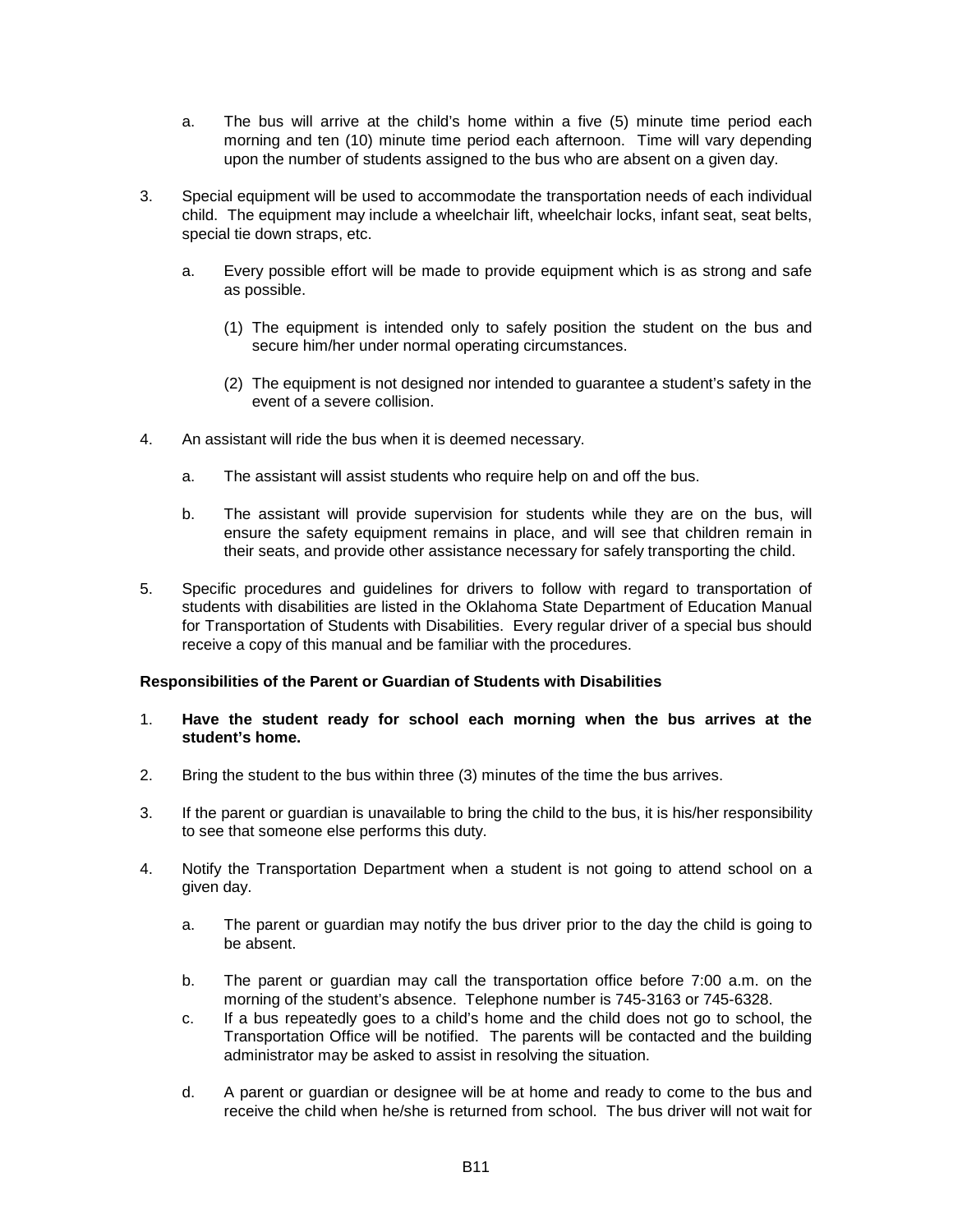more than one to two (1-2) minutes for someone to appear to receive the child from the bus.

- (1) If a young child is returned home and no one is there to receive the child or no one comes to the bus to receive the child, he/she may be returned to the Security Office, and the parent or guardian must go to the Security Office and get the child.
- (2) If the child is not picked up within 45 minutes, he/she will be turned over to the Police for the safety and welfare of the child.
- (3) The pick up and delivery location of the child may not change from day to day, week to week, or month to month unless the residence changes within the school district or the baby-sitter or child care center is changed.

## **MANAGEMENT OF A PERSON DURING A SEIZURE**

Nothing can stop a seizure once it has started; the main objective is to protect the person from injury.

- 1. Remain calm and stay with the person.
- 2. Do not attempt to restrain movement and do not attempt to lift them. Ease them to the floor and try to put something soft under their heads.
- 3. Don't attempt to put anything between the teeth after a seizure has started.
- 4. After a seizure, keep the head turned to the side, keep the passenger warm, and have someone stay with them or check them frequently.
- 5. Do move sharp objects out of the way.
- 6. Do remember that, even though the student may look as if he/she is in pain, he/she actually feels nothing during the seizure.
- 7. Do remember, if he stops breathing for a few moments or shows temporary blueness or paleness, this doesn't mean he is in danger. It is a naturally occurring part of the seizure.
- 8. Do loosen tight clothing, especially around the neck, and wipe away saliva around the mouth.
- 9. Do turn the passenger on his/her side in case the passenger vomits during the seizure. The passenger will not swallow their tongue: being on their side will keep the airway clear.
- 10. Don't try to bring him/her out of the seizure by using cold water, slapping or shaking him. It won't work and the water could be harmful.
- 11. Don't try to hold him/her down or restrain his movements in any way.
- 12. Don't try to give him/her medicine or any other substance during a seizure.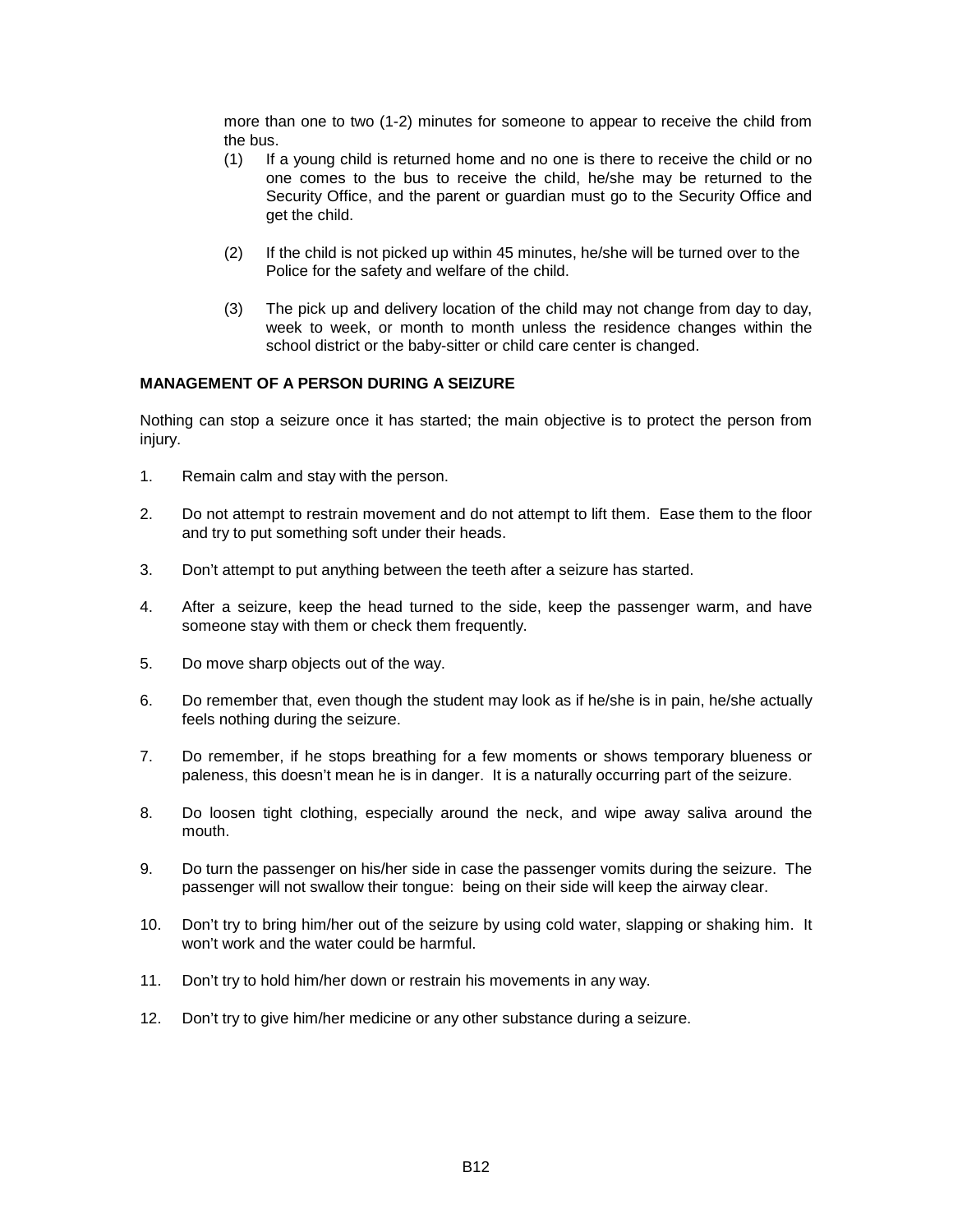## **USE OF SCHOOL BUSES FOR ACTIVITY TRIPS**

Following are the regulations that govern the transportation for activity trips. Please familiarize yourself with these regulations in order that we may serve you and the rest of the district as effectively and efficiently as possible.

Please remember to instruct your staff that sponsors are responsible for the conduct of the students on the bus, that the sponsor's spouses and children are not allowed to ride the bus unless they are "designated" sponsors or chaperones, that all passengers should refrain from eating, drinking, or using tobacco in any form, and all passengers must remain seated while the bus is in motion.

Failure to comply with these simple rules could result in a great liability to the school district.

Feel free to reproduce portions or all of these rules for staff.

According to State Department of Education regulations, a school bus may be used "for group movements within the State for **PARTICIPANTS** to and from contests, athletic games, or other school functions under the direct auspices of the Board of Education".

The following uses of a school bus are specifically **prohibited** by State regulations:

- A. Transportation for adults to and from programs, contests, athletic games, or other nonsupervised school functions.
- B. Transportation for non-participating pupils to and from contests, athletic games, or other school functions.
- C. Any Oklahoma school district which transports pupils in a district-owned bus or a districtowned body on out-of-state excursions, or permits it to be done, shall be violating the transportation regulations of the State Board of Education and shall forfeit its State Aid for the time of non-compliance.

Information required to be completed by the driver on the trip request form is very important. If the information, mileage and departure, and return times are not completed properly, the driver will not be paid. It is impossible to calculate salary for the driver and mileage charge for the trip unless the information on the request form is accurate.

## **Sponsor - Definition**

In order that no misunderstanding exists concerning the term "sponsor", the following definition is given: "Sponsor - an employee of the school district and one who has the authority to speak and act on behalf of the district and the students for whom responsibility has been given." This definition does not mean that parents cannot accompany student groups on trips. However, it does mean that a school employee must also be present ON THE BUS.

## **The Sponsor is Responsible for the Conduct of Students**

Teachers, coaches or sponsors on activity and educational trips are responsible for the conduct of the students and for proper routing. No activity or educational trip is to be made unless there is an adult sponsor ON THE BUS. The principals and Athletic Supervisor are responsible for making sure every sponsor is aware of these regulations. Bus drivers cannot and should not be expected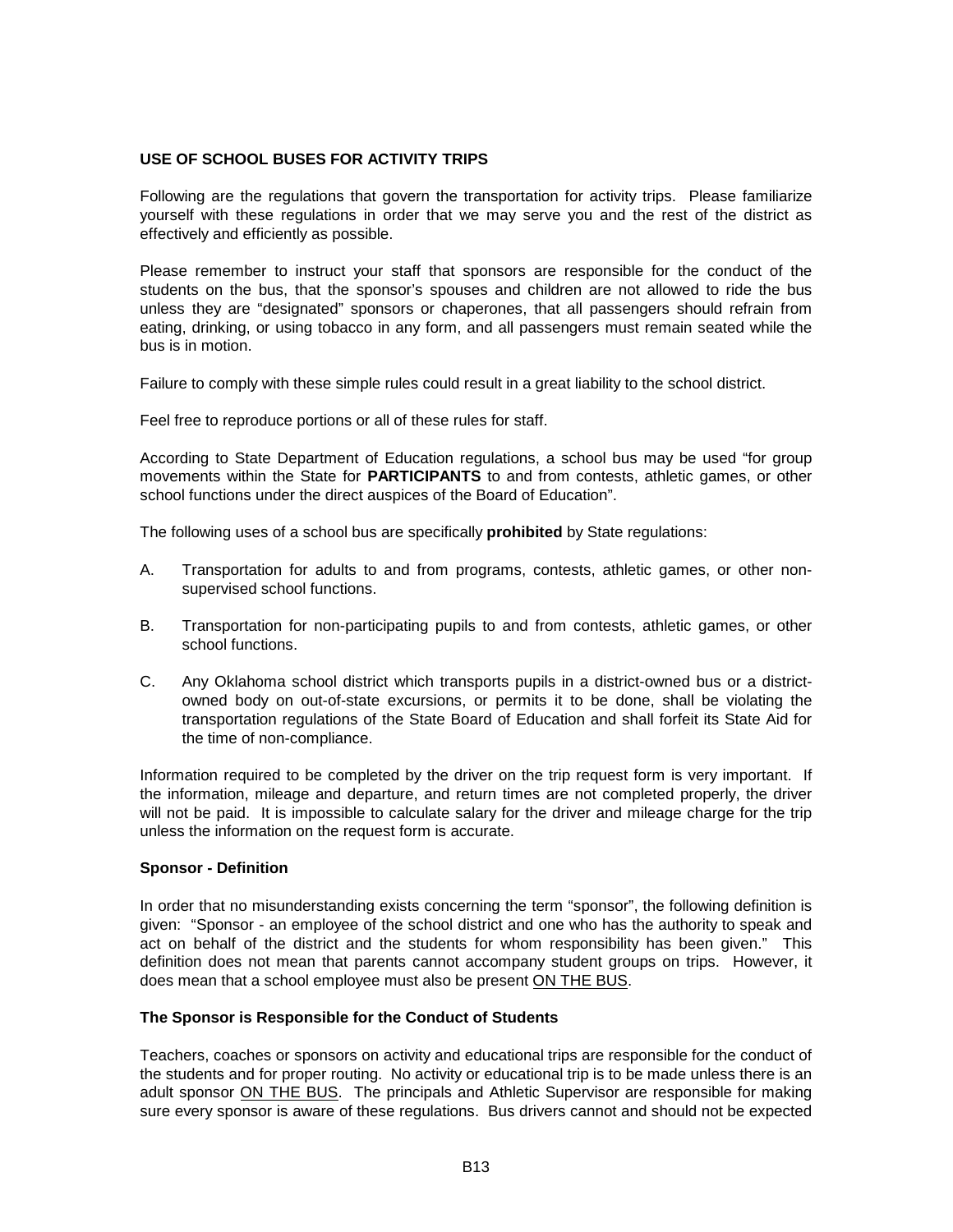to function in a judiciary or disciplinary role unless the behavior of one or more students threatens to jeopardize the safety of the students being transported. Drivers must devote their attention to the operation of the vehicle. It is unsafe to have their attention distracted from their job. The bus driver will take the group ONLY to the destination or destinations written on the trip sheet with the exception of stopping for lunch or dinner. If a sponsor asks to be taken to additional destinations, they will be informed that only the destinations on the trip sheet have been approved. A list of Transportation Supervisor, Assistant Superintendent, and Transportation Secretary is in the first aid kit. These numbers are to be called in case of an emergency.

## **Responsibilities and Duties of the Driver**

# **Pre-Trip**

The transportation office is open from 6:15 a.m. until 4:30 p.m. on school days. If an activity trip is to depart at a time when the office is closed, it is the responsibility of the driver to come to the Transportation Office when it is open and allow enough time to check out required equipment as well as inspect the bus. If the bus needs gasoline, oil or coolant, those things will have to be taken care of while someone is working in the Transportation Department.

The driver must obtain the Activity Trip Request, and if the trip is long enough to require the purchase of gasoline, turnpike fees, motel charges, or any other necessary expenses, the driver must obtain a Request for Purchase for cash.

The driver will be required to return to the District treasurer, cash and/or receipts, which total the amount of the Request for Purchase.

Many times purchase orders can be issued to vendors in advance. The determination of whether to use a purchase order(s) or cash to cover expenses will be made by the Supervisor of Transportation and be subject to the purchasing guidelines.

# **Pre-Trip Bus Inspection**

After the driver has been assigned a bus and issued the keys, he or she MUST conduct a pre-trip inspection of that bus prior to leaving the bus lot. A list of the items to be inspected will be attached to the trip sheet. The inspection must be done while the transportation office is open so that someone will be present to make available anything that may be found in need.

The driver is responsible to fill the bus with fuel prior to departure.

# **Responsibilities of the Driver While on Activity Trip**

While on a trip, the driver and the sponsor will be responsible for the care of the bus. Every bus is expected to be returned in a clean condition, with windows closed, floors swept, and a MINIMUM of one-fourth (1/4) of a tank of fuel. District personnel are requested to use school district fuel when possible. The district is able to purchase fuel at less cost than it can be purchased from dealers.

## **Post-Trip Requirements**

After each trip, the bus must be returned and stored inside the bus lot. The driver, coach or teacher of an activity trip is responsible for seeing that the school bus is CLEAN inside and the windows are closed when it is parked in the bus lot upon return from a trip.

The morning of the first school day after a trip is taken, each bus used on an activity trip will be inspected and if the bus is found to be dirty inside, the Athletic Supervisor or Principal of the site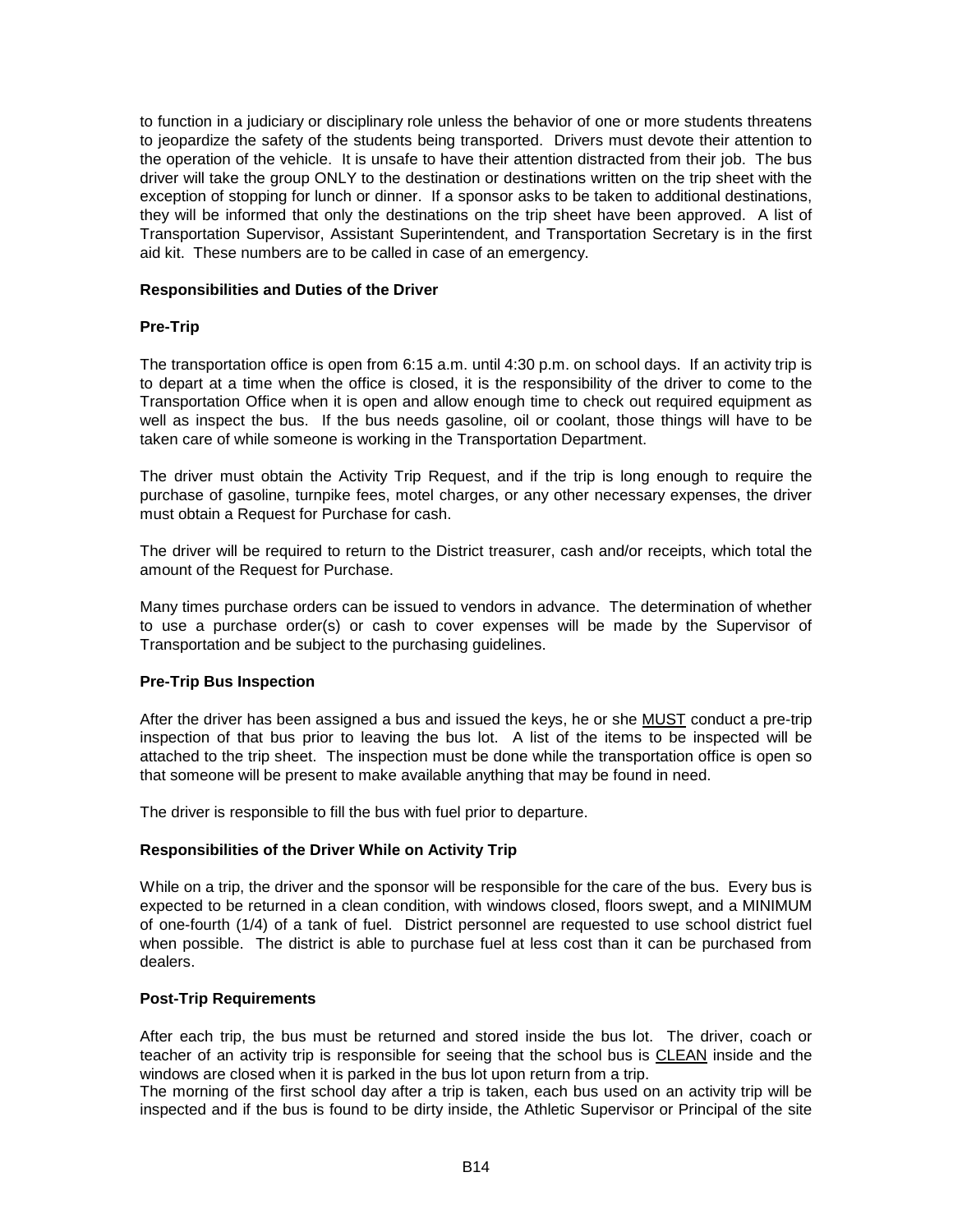for which the bus was used will be notified and the one who is notified will be responsible for sending the individual who drove the bus to the bus lot to clean the interior of the bus within four<br>hours from the time they were notified. If a specific driver makes a habit of leaving the interior If a specific driver makes a habit of leaving the interior of a bus dirty, he/she will be denied the use of a school bus.

The Transportation Department will see that regular route drivers clean the inside of buses they use.

## **Payment for Driving a School Bus on an Activity Trip**

The principal/Supervisor must write on the trip request the amount of time for which the driver is to be paid, i.e., either full time or driving time only. If this information is not on the trip request, the driver will not be paid.

If a coach or teacher is willing to drive an activity bus without pay to reduce the cost of the trip, there must be a note on the trip request NOT TO PAY THE DRIVER.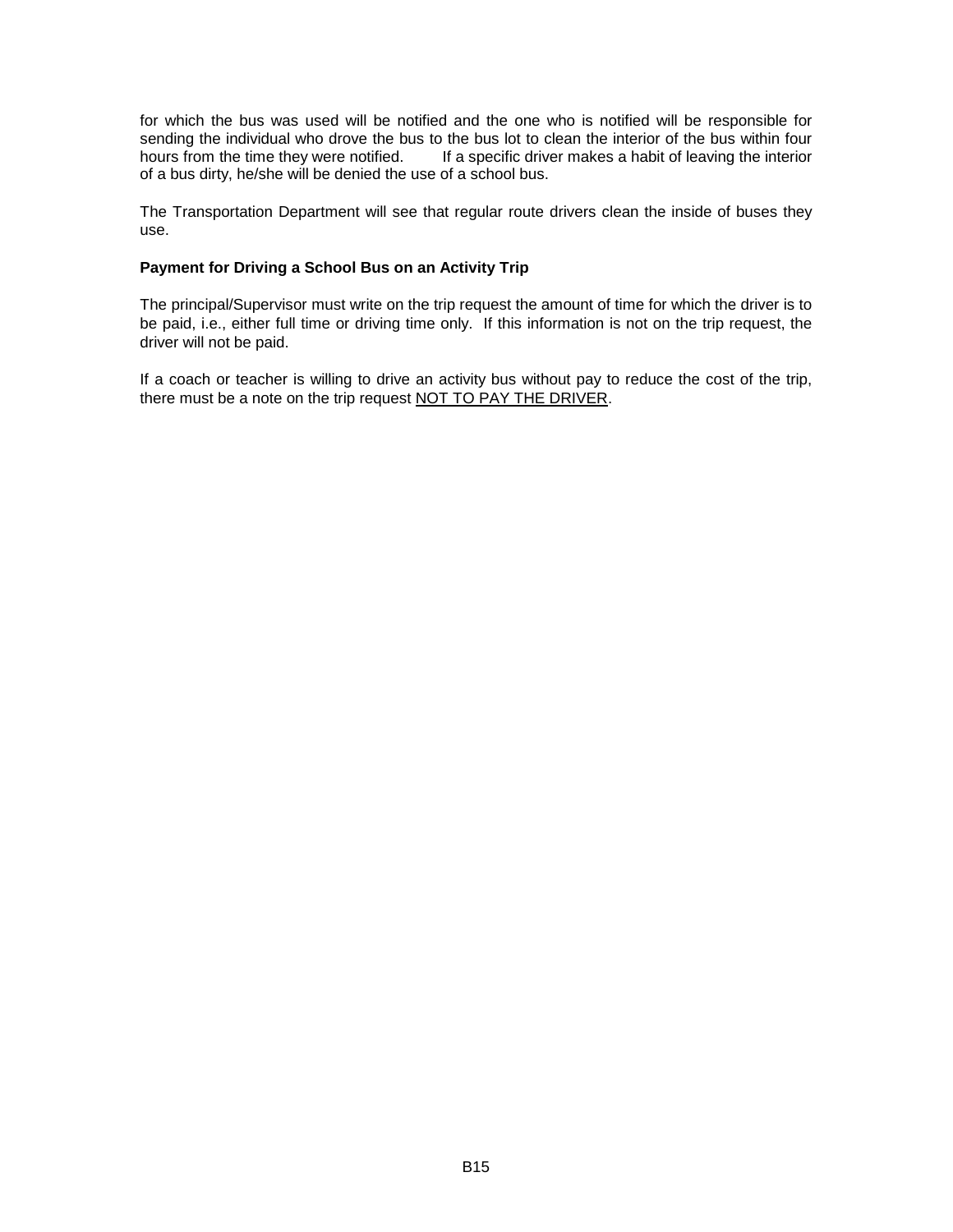# **Western Heights Schools Transportation New Drivers Check List**

| Application received _________________ |                                                        | Supervisors Interview ________________________ |
|----------------------------------------|--------------------------------------------------------|------------------------------------------------|
| Check out drive ______________________ |                                                        |                                                |
|                                        |                                                        |                                                |
| 1.                                     | Drivers packet _______________________                 |                                                |
| 2.                                     |                                                        |                                                |
| 3.                                     |                                                        |                                                |
| 4.                                     | Teachers Retirement ________________________           |                                                |
| 5.                                     |                                                        |                                                |
| 6.                                     | Drive Training ________________________                |                                                |
| 7 <sub>1</sub>                         |                                                        |                                                |
| 8.                                     | Mechanics Orientation ________________________         |                                                |
| 9.                                     | <b>Pictures</b>                                        |                                                |
|                                        |                                                        |                                                |
|                                        |                                                        |                                                |
| 10.                                    | Proof of Age                                           |                                                |
| 11.                                    |                                                        |                                                |
|                                        |                                                        |                                                |
|                                        |                                                        |                                                |
| 12.                                    | Route Training <b>Example 2018</b>                     |                                                |
| 12A.                                   | Special Education Transportation Manual, if applicable |                                                |
| 13.                                    |                                                        |                                                |
| 14.                                    |                                                        |                                                |
|                                        | Use completion dates to fill in blanks.                |                                                |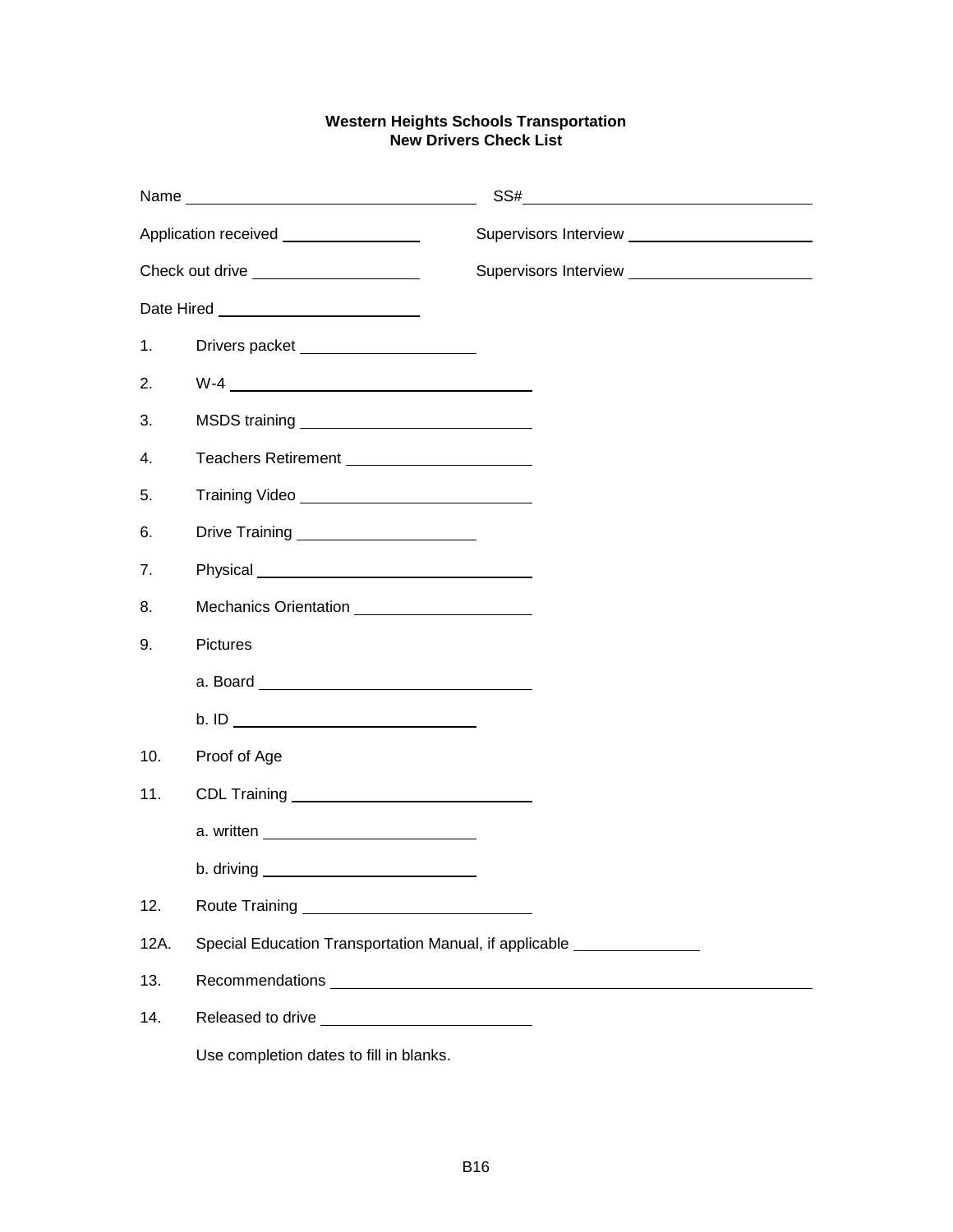# **EMPLOYMENT DISCUSSION SHEET**

| Name:                                                      | Date: |
|------------------------------------------------------------|-------|
| 1. Transportation Officials                                |       |
| 2. Driver's Manual                                         |       |
| 2A. Special Education Transportation Manual, if applicable |       |
| 3. Dress Code                                              |       |
| 4. Parking Place                                           |       |
| 5. Driver's Room                                           |       |
| 6. Time Clock                                              |       |
| 7. Bus Key                                                 |       |
| 8. Cleaning Bus                                            |       |
| 9. Daily Trip Sheet                                        |       |
| 10 .Route Signs (window)                                   |       |
| 11. Departure Schedule P.M.                                |       |
| 12. Drop Schedule A.M.                                     |       |
| 13. Activity Trips                                         |       |
| 14. Route Sheet                                            |       |
| 15. Route Map                                              |       |
| 16. Incident Report                                        |       |
| 17. Bus Evacuation Drills                                  |       |
| 18. Bus Stop Procedures                                    |       |
| 19. Radio Use                                              |       |
| 20. Bus Problems While in Route                            |       |
| 21. Windshield Covers                                      |       |
| 22. Gas-Oil-Servicing                                      |       |
|                                                            |       |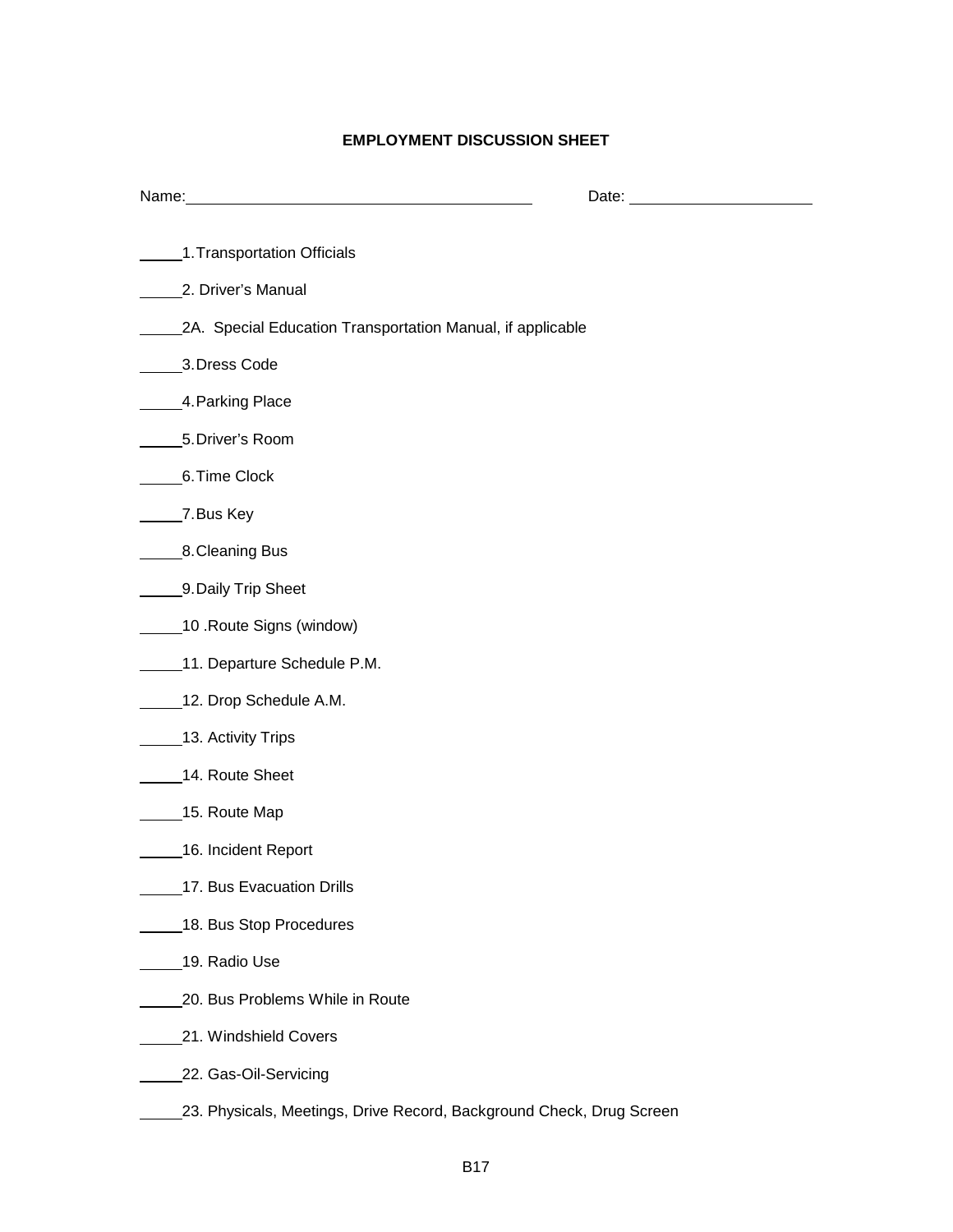- **24. Bus Driver Meeting**
- \_\_\_\_\_\_\_25. Accidents
- 26. Reporting Illness 6:30 a.m.
- **27. Payroll Information** 
	- **Time Card**
	- **Pay Period** 
		- **Muthorized Extra Time**
		- **Deductions**
		- **Manuel** Pre-paid Legal
	- 28. Driver Communication Form
- 29. Termination 60 Day Probation